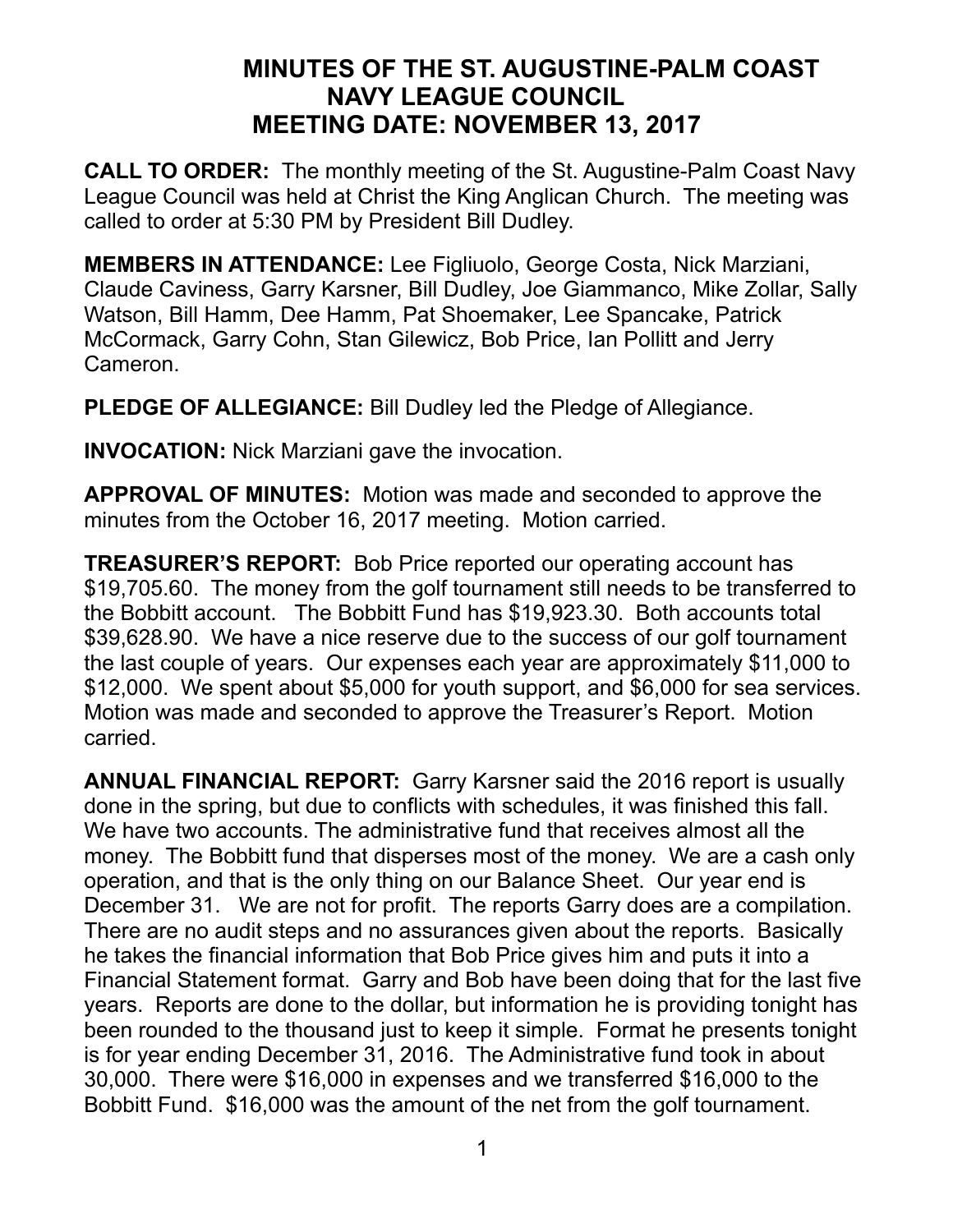December 31, 2016 we had \$4000 in the administrative fund. In December 2015 we had \$6000. Bobbitt Fund in 2016 we had \$18,000. \$16,000 was from the golf tournament. In 2016 we spend about \$8,000 on sea services and \$4,000 on youth support for a total of \$12,000. We were \$6,000 up in the Bobbitt Fund. So for the two accounts we were up \$4,000. For the end of 2016 we had \$33,000 in cash. In 2015 we ended the year with \$29,000 in cash. The numbers have been very consistent year to year.

Bill said our success in the last two years was due to what Lee has done on the golf tournament. That is our only means of fund raising. He also commended the Council on the way the Liaisons and Youth Affairs have judiciously handled the money. We end each year with a good reserve. When we send in our annual reports, we post really good numbers. We haven't received much in the way of rebates from Navy League National.

**NOMINATION REPORTS** - Jerry Cameron reported that the Nominating Committee has presented a Slate of Officers. He asked for nominations from the floor. With no nominations from the floor, a motion was made to accept the slate presented. The motion was seconded and carried.

The Slate of Officers is as follows:

President - Bill Dudley, President-Elect - Jerry Cameron, Chaplin - Dr. Nick Marziani, Secretary - Sally Watson, Treasurer - Jaime Sawczyn, Judge Advocate-Patrick McCormack, Archivist - Garry Cohn, Legislative Affairs - Dave Sullivan, Military Affairs - Ian Pollitt, Youth Programs - Joe and Shannon Giammanco, Membership - Claude Caviness, Finance and Oversight - Garry Karsner/Bob Price, Communications - Lee Figliuolo, Public Affairs - Christine Rodenbaugh

**GOLF TOURNAMENT -** Lee reported that we netted about \$2,000 less this year. We had more military which cost us \$600. Donations were way down and hole sponsors were down. Mulligans and silent auction were better than last year. We netted \$14,000 this year. Lee wants two strong committees for next year for donations and hole sponsors. Bill suggested that we start earlier in 2018. The date for next year will be Oct 22 or Oct 29. Lee is waiting to hear from Grand Haven.

**CHRISTMAS PARTY** - After polling the Board Members, we decided to go with a buffet that will be less expensive. Marsh Creek has raised their prices. We can save \$3 per person if we provide our own dessert. We decided to have a cake from Publix. The menu will be Chicken Marsala and Almond Crusted Salmon.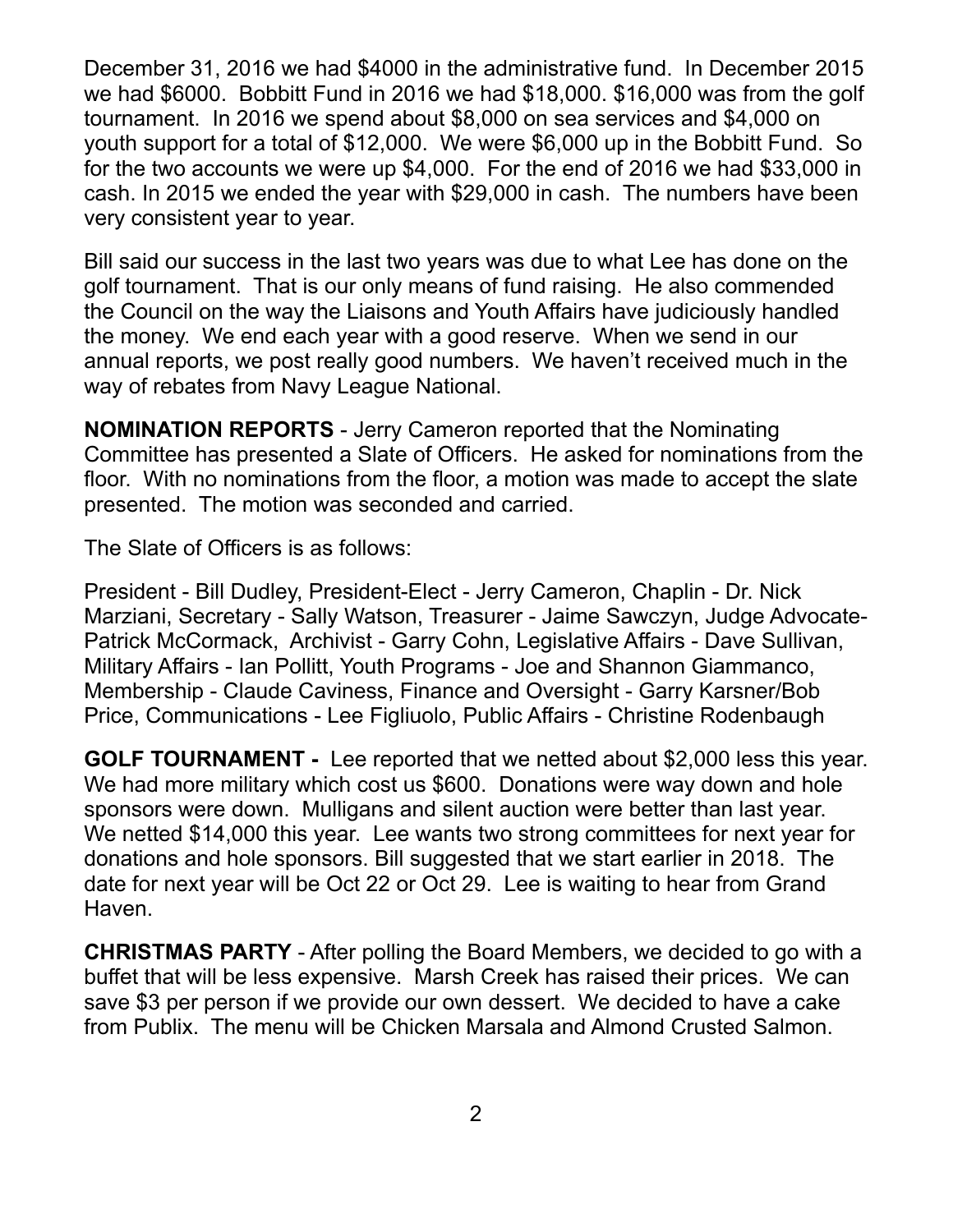**MILITARY AFFAIRS REPORT** - Ian Pollitt gave the following report:

USCGC VALIANT - Returned the end of October. They did humanitarian relief for Hurricane Irma and Maria.

HITRON - November 1st they had SOQ presentation. They also sent down a helicopter for display on Veteran's Day.

BLUE ANGELS - Members were able to take advantage of the VIP seating.

KINGS BAY - Claude reported that several members were able to take advantage of a last minute tour.

USCGC RIDLEY - November 11, Dave and Jane Singleton were invited onboard for a tour and lunch.

USCGC MARIA BRAY - They decided not to identify a SOY and Jerry Cameron returned the \$100 to the council.

VR 58 and Farragut - waiting for dates for their SOY presentations

Liaisons were asked if you hear of a Christmas party that your unit is having, find out if they have room for Navy League members to attend and we will get the word out if anyone wants to attend. We need to pay our own way if we attend.

SURFRON 14 - is still looking for a Military Liaison

Still working on Bene package to find a hotel that will give us hotel rooms for SOY visits. We are seeking corporate donations to help defray the cost of the weekend. We may have to start paying for the rooms. Currently hotels only want to comp rooms during the week which is not to our benefit.

**VETERANS DAY:** Bill Dudley would like to see Navy League participate in the Veteran's Day Parade next year.

**YOUTH SERVICES:** Joe Giammanco reported the Sea Cadets marched in the Veterans Day Parade and there are five new Sea Cadets. They had an overnight camping trip two weeks ago. Joe is trying to get information on when there will be a change of command so that he can meet with them.

**TRI-BASE BALL:** Claude reported on the Navy Ball. Jerry Cameron, his wife, Claude, Pat Ray, Sally Nichols, Patrick McCormack, and Dave Sullivan were in attendance. There were two members of VR58 and two from Aids to Navigation. Bill Dudley thinks this may be the last Tri-Base Ball. No one is willing to take on the job as a committee member, organizing the event and raising the money.